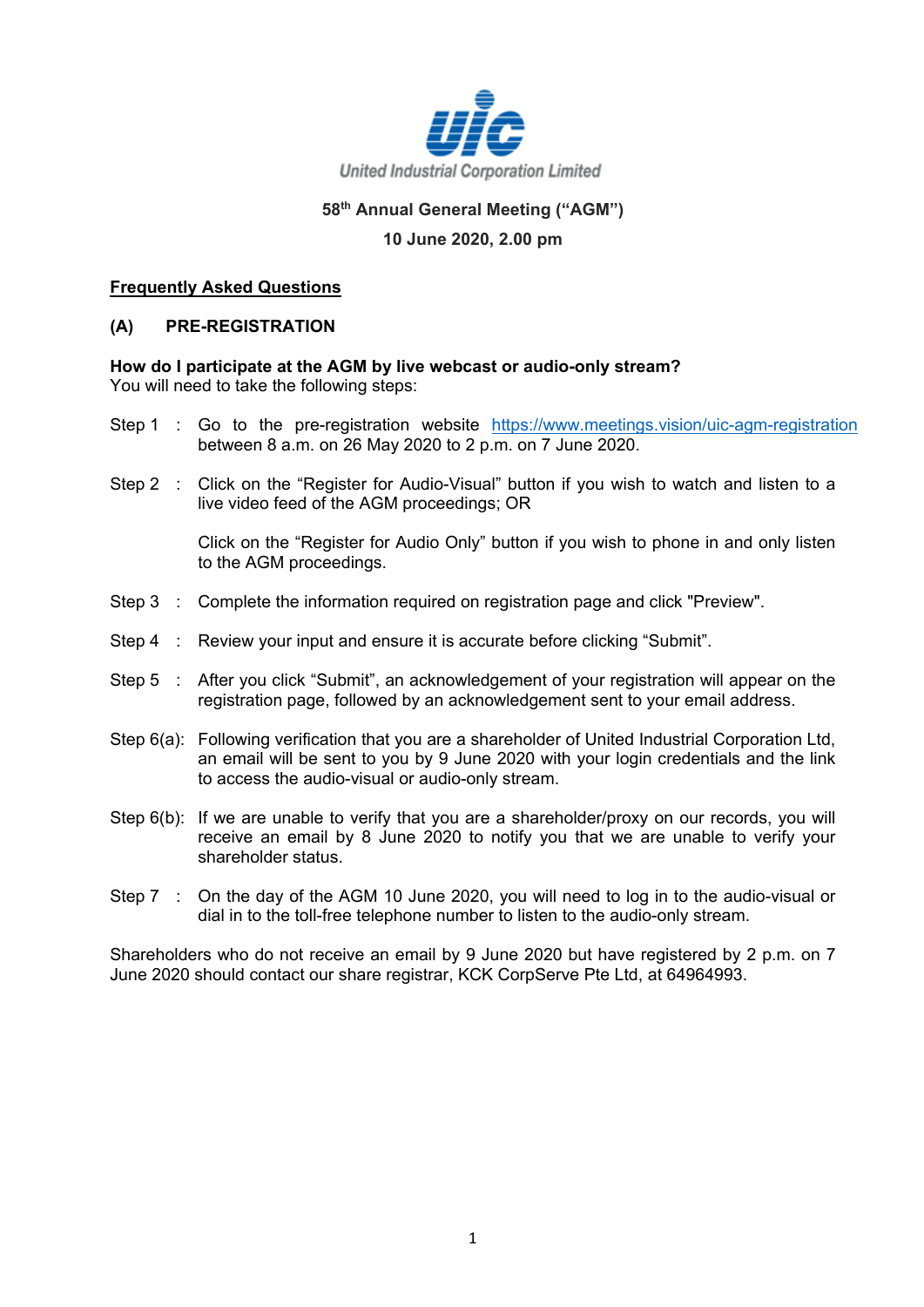## **When will I receive the login credentials?**

Authenticated shareholders will receive an email by 9 June 2020. The email will contain credentials to view the webcast or audio-only stream, as well as the link to access the webcast or audio-only stream to the AGM proceedings.

Shareholders who have not received an email by 9 June 2020, but have registered by 2 p.m. on 7 June 2020 should contact our share registrar, KCK CorpServe Pte Ltd, at 64964993.

#### **What happens if United Industrial Corporation Ltd cannot verify my shareholder status?**

You will receive an email by 8 June 2020 notifying you that we are unable to verify your shareholder status, and therefore, you will not be able to have login access to the webcast or audio-only stream of the AGM proceedings.

### **Who can register to watch the AGM via live webcast or audio-only stream?**

Only registered shareholders of United Industrial Corporation Ltd will be able to register to watch the webcast or listen to the audio-only stream.

### **Can I register my representative to watch the webcast or audio-only stream?**

No. Only registered shareholders of United Industrial Corporation Ltd will be able to register to watch the webcast or listen to the audio-only stream.

#### **If I hold United Industrial Corporation Ltd shares via a securities sub-account in a depository agent (e.g. a nominees' company), can I register to watch the webcast online or listen to the audio-only stream?**

We regret that you will not be able to register to watch the webcast or listen to the audio-only stream online.

You should contact the relevant intermediary through which you hold such shares as soon as possible in order to make the necessary arrangements for you to participate in the AGM.

## **What information do I need to provide to register online?**

You will need to provide the following information:

- Name (As per CDP/CPF/SRS/Scrip-based records. If your shares are held under Joint Shareholders, please fill in both shareholders' names as per in the records. However, only one NRIC/Passport number and email address is required.);
- Email Address;
- Shareholding type (How your United Industrial Corporation Ltd shares are held);
- NRIC or Passport Number; and
- Provide a valid mobile or landline number that will be used to dial in for the Audio Only stream.

#### **Why do I need to provide my full NRIC number?**

This is to enable United Industrial Corporation Ltd to verify that you are a shareholder.

## **(B) VOTING**

#### **How do I vote if I can only attend the AGM electronically?**

Members who wish to vote at the AGM must submit a duly completed and signed proxy form appointing the Chairman of the AGM as proxy by:

- (a) email to [proxyform@trustedservices.com.sg;](mailto:proxyform@trustedservices.com.sg) or
- (b) by post to 456 Alexandra Road #14-02, Fragrance Empire Building, Singapore 119962;

by 2 p.m. on 7 June 2020, being not less than 72 hours before the time for holding the AGM.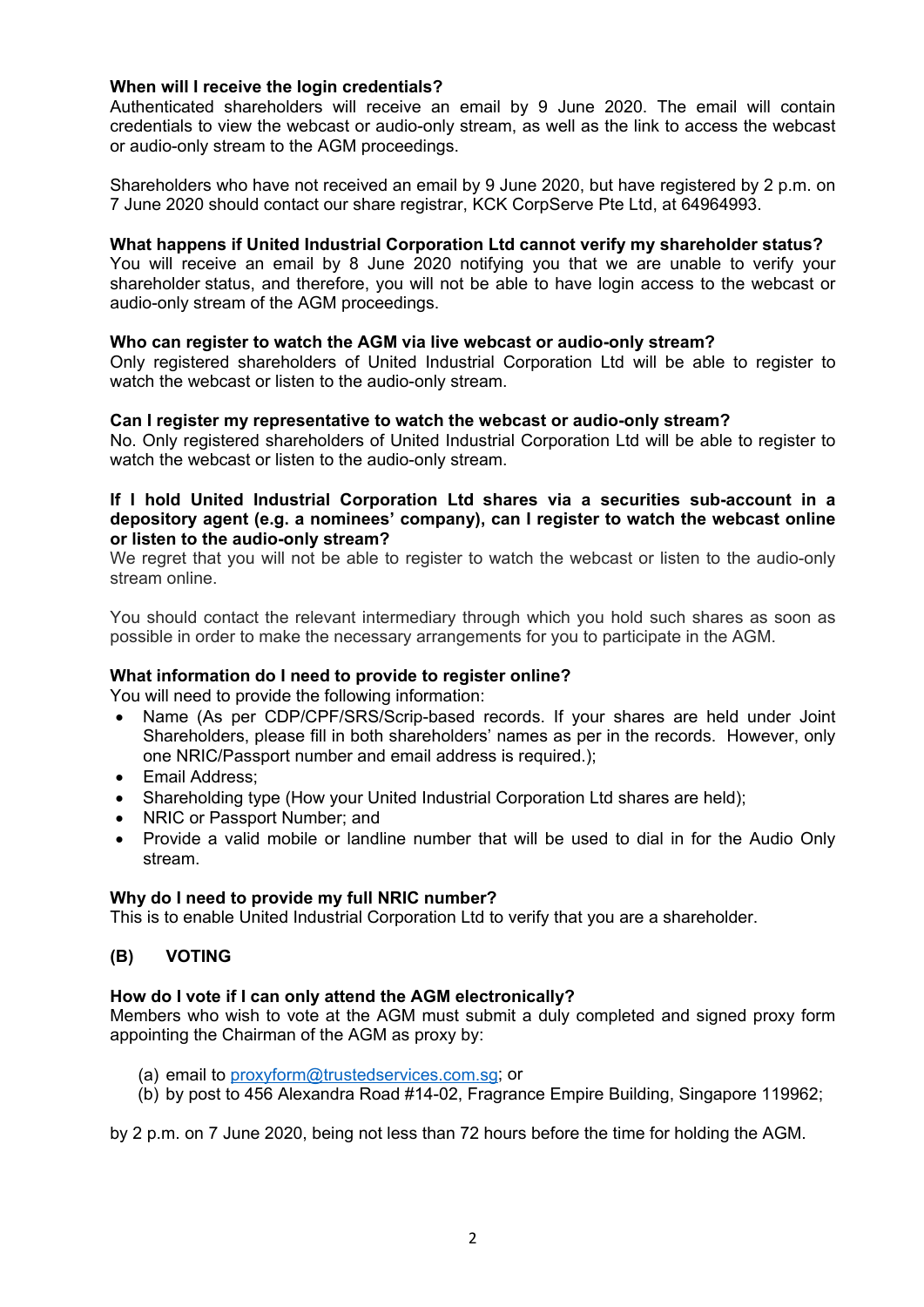Where a member (whether individual or corporate) appoints the Chairman of the AGM as his/her/its proxy, he/she/it must give specific instructions as to voting, or abstentions from voting, in respect of a resolution in the form of proxy, failing which the appointment of the Chairman of the AGM as proxy for that resolution will be treated as invalid.

**In view of the current COVID-19 situation and the related safe distancing measures in Singapore, it may be difficult for members to submit completed proxy forms by post and for the Company to process completed proxy forms which are submitted by post. There may also be delays in the delivery of completed proxy forms which are submitted by post. Therefore, members are strongly encouraged to submit completed proxy forms electronically via email to [proxyform@trustedservices.com.sg](mailto:proxyform@trustedservices.com.sg) to ensure that they are received by the Company by the stipulated deadline.**

CPF or SRS investors who wish to vote should approach their respective CPF Agent Banks or SRS Operators at least seven working days before the AGM in order to allow sufficient time for their respective intermediaries to submit a proxy form by 2 p.m. on 7 June 2020 to the Company to appoint the Chairman of the AGM to vote on their behalf.

## **Where can I find the proxy forms?**

The proxy form for the AGM is accessible on the Company's website at <http://www.uic.com.sg/investor-relations/agm-egm/> and on the SGX website at [www.sgx.com/securities/company-announcements.](http://www.sgx.com/securities/company-announcements)

## **I have submitted a valid proxy form for the AGM previously. Do I have to submit a fresh proxy form?**

Members who had submitted valid proxy forms for the AGM on or before 1.15 p.m. on 21 April 2020 do not have to submit proxy forms again provided that:

- (a) they had indicated in their proxy forms specific instructions as to voting, or abstentions from voting, on each Resolution; and
- (b) they do not withdraw the proxy forms by notifying the Company by email to [agm2020@uic.com.sg](mailto:agm2020@uic.com.sg) by 2 p.m. on 7 June 2020.

In these circumstances, the Company shall be entitled to, and shall, treat any such valid proxy form as a valid instrument appointing the Chairman of the AGM as the shareholder's proxy to attend and vote at the AGM in accordance with their specified instructions.

Submission by a member of a valid proxy form appointing the Chairman of the AGM as proxy by 2 p.m. on 7 June 2020 will supersede any previous proxy form appointing a proxy(ies) submitted by that member.

# **(C) ASKING QUESTIONS PRIOR TO THE AGM**

## **Can I ask any questions at the AGM?**

You will not be able to ask questions at the AGM during the audio-visual webcast or audio-only stream, therefore it is important for you to submit your questions in advance of the AGM.

You can submit your question(s), in advance of the AGM in the following manner:-

- (a) By email to: [agm2020@uic.com.sg;](mailto:agm2020@uic.com.sg) or
- (b) By post to 24 Raffles Place #22-01/06 Clifford Centre Singapore 048621 (Attention: The Company Secretary).

To ensure that questions are received by the Company by the stipulated deadline, you are strongly encouraged to submit questions by email.